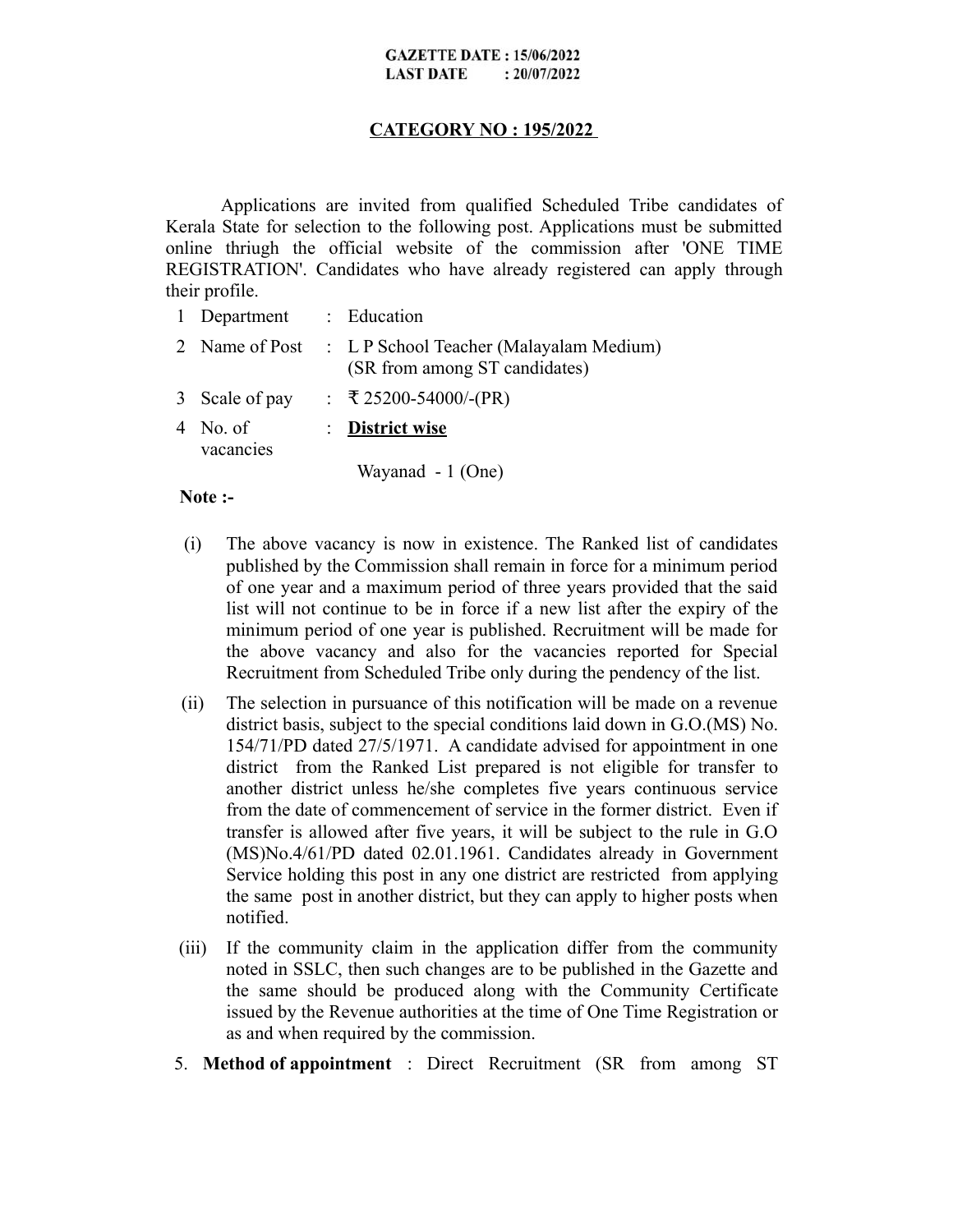**Note :-** Applications received from candidates other than Scheduled Tribe candidates will be rejected. Individual communications regarding the rejection of their applications for the above reason will not be issued.

- 6 Age Limit :- 18-45. Only candidates born between 02.01.1977 and 01.01.2004 (both dates included) are eligible to apply for this post.
- **Note:** In the absence of qualified candidates within the age limit, the upper age limit shall be relaxed upto 50 years. But in no case the maximum age limit shall exceed 50 (Fifty) years.

# **7. Qualifications :-**

1) A pass in S.S.L.C. Examination conducted by the Commissioner for Government Examinations , Kerala or its equivalent.

## OR

A pass in Pre-degree examination conducted by any of the Universities in Kerala or any examination recognised by any such Universities in Kerala as equivalent to Pre-Degree examination.

## OR

A pass in Higher Secondary Examination conducted by the Board of Higher Secondary Examination, Kerala or any other examination recognised by Government as equivalent thereto.

- 2) A pass in T.T.C Examination conducted by the Commissioner for Government Examinations, Kerala.
- 3) Must have passed the Kerala Teacher Eligibility Test (K-TET) for this post conducted by the Government of Kerala.

## **Exemption**:

Candidates who have qualified CTET/NET/SET/M.Phil/Ph.D/M.Ed. are exempted from acquiring K-TET (G.O. (P) No. 145/16/G.Edn. dated 30.08.2016 and G.O. (P) No. 206/16/G.Edn. Dated 08.12.2016).

### **Note :-**

- (i) M.Phil in the concerned subject should be the one awarded by any of the Universities in Kerala or recognised as equivalent by any of the Universities in Kerala.
- (ii) B.Ed will not be accepted in lieu of TTC qualification.
- (iii) Candidates who have not studied the Regional Language Malayalam either under Part-I or Part-II or as medium of instruction for SSLC will not be eligible for appointment to the post.[G.O(RT) No. 534/2002/G.Edn dated 19.03.2002, G.O(MS) No.44/75/G.Edn. Dated 29.01.1975.]. But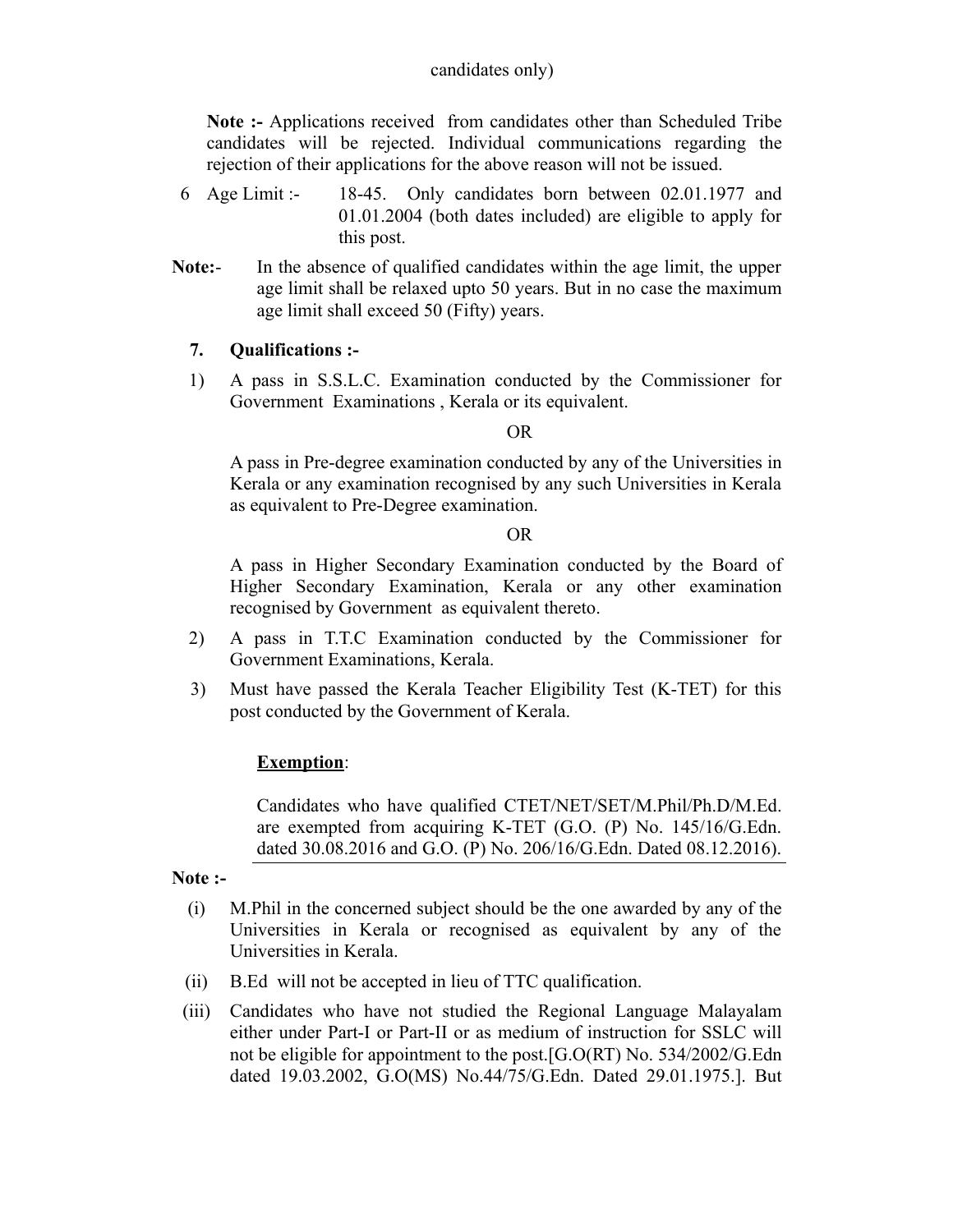Candidates who have studied the Regional Language Malayalam for Degree/Post Graduate Degree/Teachers Training as regular courses in Kerala are eligible for appointment to the post , even if they have not studied Malayalam either under Part I or part II or as medium of instruction for Secondary or Higher Secondary level. [G.O(MS)No.67/2018/G.Edn dated 22.05.2018.]

- (iv) Question paper for the written test, if any will be in malayalam. The candidate should answer the questions in Malayalam. In the case of OMR answer script , answers are to be marked as instructed.
- (v) Rule 10 a (ii) of KS&SSR Part II will be applicable for selection to this post.

Candidates who claim equivalent / higher qualification instead of qualfication mentioned in the notification shall produce the relevent government order/ equivalency certificate from the concerned institution or department to prove the equivalency at the time of verification, then only such qualification shall be treated as equivalent to the prescribed qualification.

# **8 SPECIAL CONCESSIONS REGARDING APPOINTMENT AND AGE LIMIT**

(i) Preference will be given as laid down in G.O.(MS) No. 50/70/PD dated 12.02.1970 and G.O.(MS) No.9/78/G.Edn,Dated 21.01.1978 to the wives of Jawans in the matter of recruitment as Teachers, if they possess the prescribed qualifications.

Soldiers in active service and those working in Base Establishment are included under the term Jawans .Wives of Jawans should note in the application that they are wives of Jawans. Such candidates should obtain proper certificates from the Commanding Officer , stating the Name, Military rank and Military Address of their husbands and produce the same as and when required by the Commission (G.O(MS)No. 509/64/Edn. Dated 19.09.1964, G.O.(MS)No. 614/65/Edn. Dated 09.11.1965 and G.O (MS) No. 243/66/Edn. Dated 27.05.1966).

 (ii) First Class Scouts and Guides will be given preference in the matter of appointment as Teachers a per (G.O.(MS) No.122/75/G.Edn. Dated 27.05.1975 and G.O.(MS) No. 50/70/PD Dated 12/02/1970.

(iii) Laboratory Attenders in the Departmental High School in the state who have rendered at least 5 yeas satisfactory service and who possess the prescribed qualification will be exempted from age limit. They should produce proper certificate from the Headmaster of the School specifying the date of commencement of their service and the total service put in by them as and when required by the Commission. The candidate who claim exemption on this will be considered only against vacancies to be filled up by open competition on the merit alone(G.O.(MS) No.315/62/Edn Dated 14/05/1962)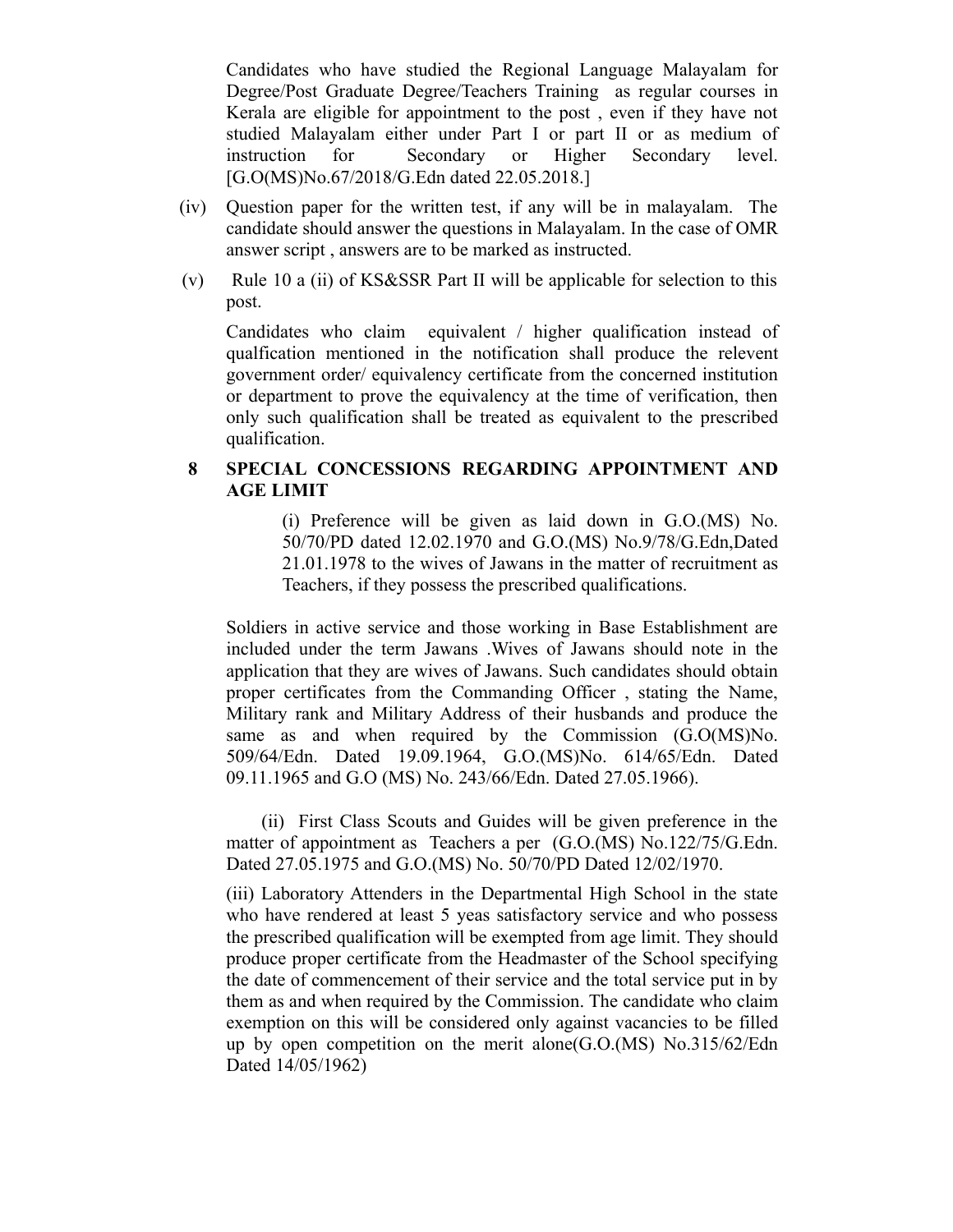Note:- The candidates who are eligible for the above preferences or concessions in upper age limit should claim the same through the "weightage and preferences" link provided in their One Time Registration Profile and give details in the space provided. The applications of candidates who are eligible for concession in upper age limit and who do not claim the same , are eligible to be rejected presuming that they are over aged candidates. Upper age limit after allowing the relaxation as per rule should not exceed 50 years of age(see para 2 of General Conditions).

# **9. Mode of submitting applications:-**

(a) Candidates must register as per ONE TIME REGISTRATION with the official website of Kerala Public Service Commission [www.keralapsc.gov.in](http://www.keralapsc.gov.in/) before applying for the post. Candidates who have registered can apply by logging on to their profile using their User-ID and Password. Candidates must click on the 'Apply Now' button of the respective posts in the Notification Link to apply for a post. The photograph uploaded should be taken after 31.12.2012. **In the case of candidates who are creating a new profile the uploaded photograph must be taken within 6 months.** Name of the candidate and the date of photograph taken should be printed legibly at the bottom portion. The photograph once uploaded meeting all requirements shall be valid for 10 years from the date of taking the photograph. There is no change in other instructions regarding the uploading of photographs. No application fee is required. Candidates are responsible for the correctness of the personal information and secrecy of password. Before the final submission of the application on the profile candidates must ensure correctness of the information in their profile. They must quote the User-ID for further communication with the Commission. Application submitted is provisional and cannot be deleted or altered after submission. Candidates are advised to keep a printout or soft copy of the online application for future reference. Candidates can take the printout of the application by clicking on the link 'My applications' in their profile. All correspondences with the Commission, regarding the application should be accompanied with the print out of the application. The application will be summarily rejected if noncompliance with the notification is found in due course of processing. Original documents to prove qualification, age, community etc. have to be produced as and when called for.

(b) Candidates who have Aadhaar card should add Aadhaar card as I.D proof in their profile.

- 10 Last Date for receipt of applications : **20.07.2022** Wednesday upto 12:00 Midnight.
- 11 Address to which applications are to be sent : [www.keralapsc.go](http://www.keralapsc.org/)v.in